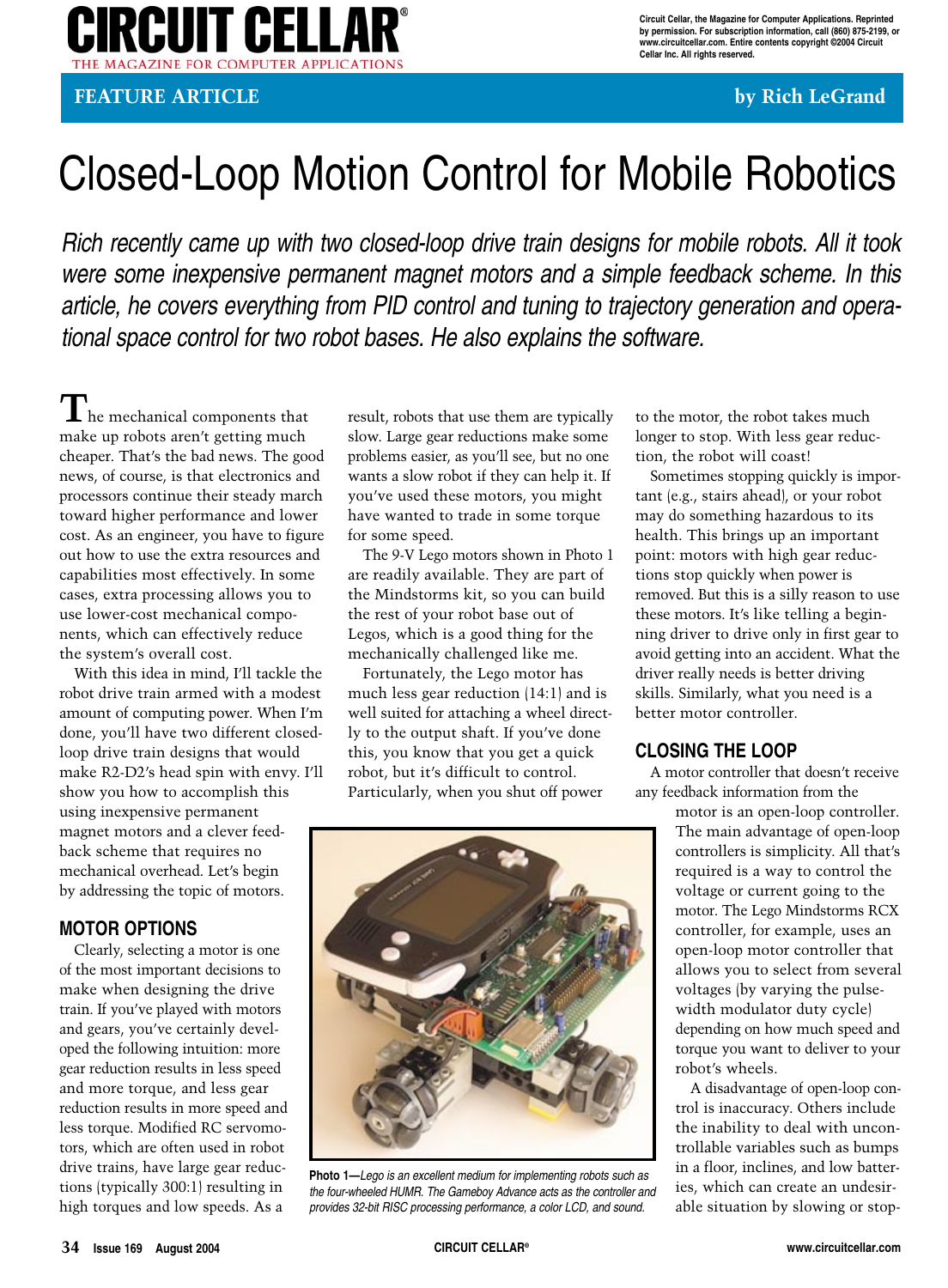| <b>Method</b>                  | <b>Description</b>                                                                             | Advantages                                                                                | <b>Disadvantages</b>                                                                                                       | <b>Sources</b>                         |
|--------------------------------|------------------------------------------------------------------------------------------------|-------------------------------------------------------------------------------------------|----------------------------------------------------------------------------------------------------------------------------|----------------------------------------|
| Optical-mechanical<br>encoders | A rotating slotted disk is placed<br>between a light source and detector<br>to infer position. | No drift. Digital output integrates<br>easily with digital controllers. Long<br>lifetime. | Typically expensive. Requires extra<br>cables.                                                                             | Hewlett Packard,<br>computer mouse     |
| Mechanical<br>encoders         | Switches are triggered by the motor's<br>motion to infer position.                             | No drift.                                                                                 | Typically expensive. Requires extra<br>cables. Imposes drag. Output needs<br>debouncing. Lower speed. Shorter<br>lifetime. | Vishay, various<br>industrial vendors  |
| Hall effect sensors            | When used with a magnet, they can<br>sense metallic (ferrous) gear teeth to<br>infer position. | No drift. Uses existing gear in gear<br>train.                                            | Typically expensive. Requires extra<br>ables, extra magnet, and ferrous gear.                                              | Allegro, various<br>industrial vendors |
| <b>Back EMF</b>                | The back EMF voltage of a motor is<br>measured to infer velocity.                              | No extra mechanical components or<br>cables. Typically inexpensive.                       | Drift. Requires A/D converter and<br>extra computation to obtain position.                                                 | Acroname.<br>Charmed Labs              |

Table 1—There are a few popular feedback methods for sensing motor motion. Back EMF sensing is often overlooked, but its advantages can be attractive to many robotics applications.

ping the motor. What's required is a way to sense the motion of the motor and compensate by increasing or reducing the power. Closed-loop controllers can do both.

Closed-loop controllers are found in all sorts of places: thermostats, cruise control systems, and elevators just to name a few. Almost without exception, commercial robots use closedloop motor control. Even the Roomba, a \$199 vacuuming robot, uses a closed-loop motor controller.

Closed-loop control requires a method for sensing the motor's motion. Table 1 lists some popular methods. The method that will work best for you depends as much on project constraints as your preferences. The majority of closed-loop motor controllers use optical-mechanical encoders for position feedback, but the extra cabling and mechanical complexity are usually worth avoiding. I chose back EMF as a feedback method. The mechanical simplicity (no mechanics) and lack of cables make it an attractive option.

Back EMF exploits the fact that permanent magnet motors are also generators. When a motor spins, a voltage is generated across its terminals. The voltage, referred to as the back EMF voltage, is directly proportional to the motor's velocity. Thus, when sensing the back EMF voltage with an A/D converter, for example, you can infer the motor's velocity. When the voltage is integrated (summed) over time, the position can be inferred as well.

The main disadvantage of back EMF sensing is that the inferred position drifts over time with respect to the actual position because of noise in the back EMF voltage. In practice, however, the error introduced by position drift is small when compared to the error introduced by wheel slippage alone. This performance can be obtained with a 9-V Lego motor and robot controller from Charmed Labs, which uses back EMF sensing.

#### **PID CONTROL**

Closed-loop motor control entails both sensing and controlling the motor's motion. I have described different sensing techniques. The general consensus is that an H-Bridge with pulsewidth-modulation (PWM) is the best method for controlling the motor. (For more information, refer to L. Mays's article, "Muscle for High-Torque Robotics," *Circuit Cellar*, issue 153, 2003.) Here, a PWM signal switches an H-Bridge to control the voltage going into the motor and its speed. Note that I will refer to this type of controller throughout the rest article as a PWM



Figure 1-A PID controller is typically used to control the velocity and position of a motor. I'll focus on implementing a PID position controller, which is shown here with the trajectory generator.

controller. Its input will be referred to as the PWM value. When combin-

ing sensing and control in a closed-loop controller, the word "loop" can be

taken literally. A control loop typically entails a software loop that repeatedly executes a control algorithm. Each repetition of the control algorithm is called a control cycle. The control algorithm can be described simply with the following expressions, which are evaluated once per control cycle:

$$
error = V_{DESIRED} - V_{MEASURED}
$$

$$
V_{CONTROL} = f(error)
$$

Basically, there is a function, *f*, which determines the value to send to your controller  $(V_{CONTROL})$  as a function of the error.  $V_{MEASURED}$  is the measured (sensed) value, and  $V_{DESIRED}$  is the desired (commanded) value. The difference between the values is the control error. Note that one of the simplest control methods is the bang-bang controller, which you can find in your thermostat.

$$
V_{\text{CONTROL}} = \text{Heat if error} > 1^{\circ}
$$
  
Cool if error  $< -1^{\circ}$   
Off otherwise

My thermostat doesn't automatically select between heating and cooling; it would be nice if it did. Many robots use bang-bang controllers for their motors. However, PID control is a much more effective technique:

$$
V_{\text{CONTROL}}(k) = V_{\text{PROPORTIONAL}}(k) + V_{\text{DERIVATIVE}}(k)
$$
  
\n
$$
V_{\text{INTEGRAL}}(k) + V_{\text{DERIVATIVE}}(k)
$$
  
\n
$$
V_{\text{PROPORTIONAL}}(k) = K_{\text{P}} \times \text{error}(k)
$$
  
\n
$$
V_{\text{INTEGRAL}}(k) = K_{\text{I}} \times \sum_{j=0}^{k} \text{error}(j)
$$
  
\n
$$
V_{\text{DERIVATIVE}}(k) = K_{\text{D}} \times \text{[error}(k) - \text{error}(k-1)]
$$

 $error(k) = V_{DESIRED}(k) - V_{MEASURED}(k)$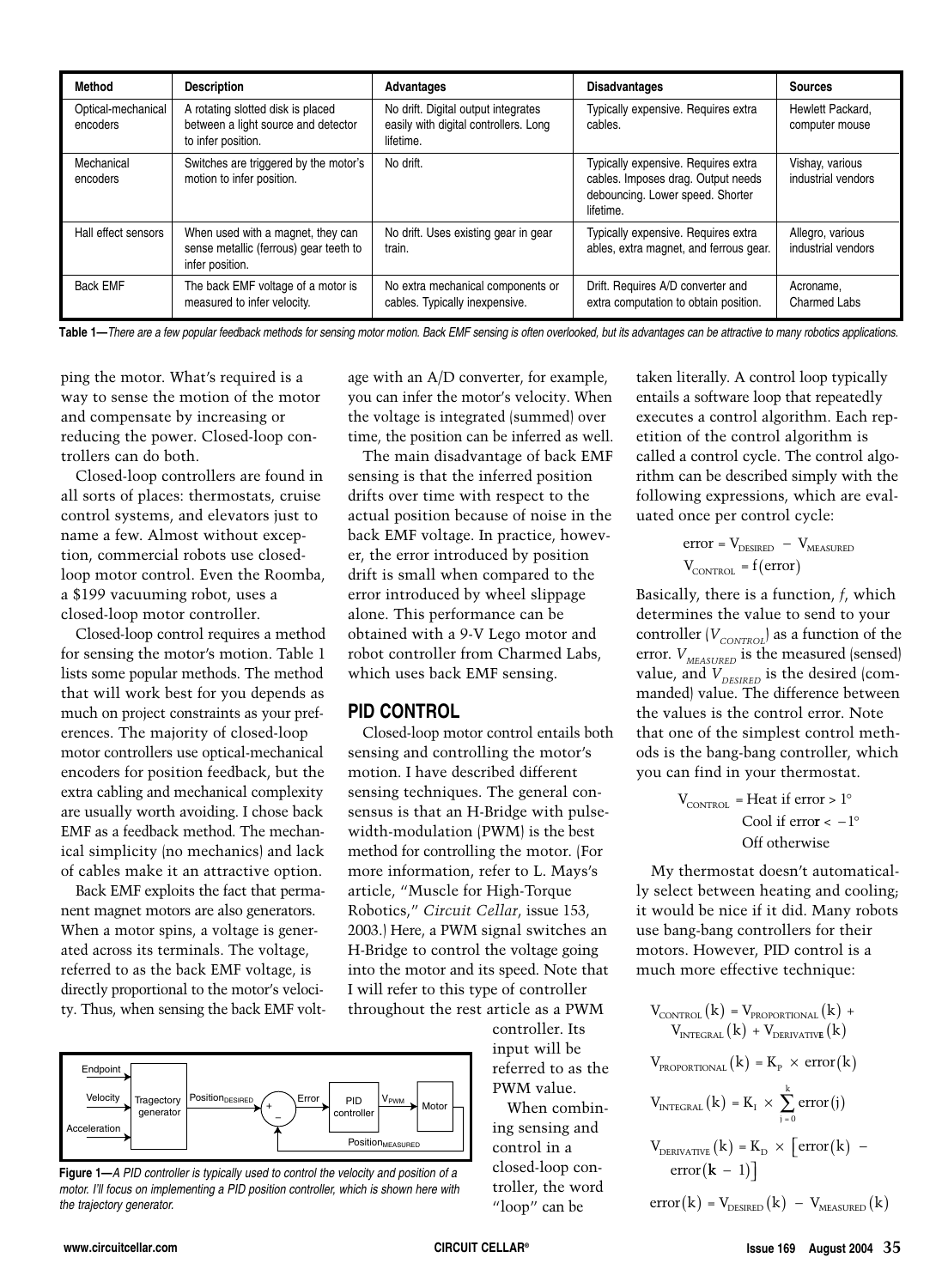

**Figure 2—**The trapezoid trajectory gets its name from the shape of the velocity profile. It is used to move a motor to a desired end-position in a controlled manner.

The control value at time *k* is equal to the sum of the proportional, integral, and derivative terms  $(V_{PROPORTIONAL}$ ,  $V_{INTE}$  $_{\tiny{GRAL^{\prime}}}$  and  $V_{_{\tiny{DERIVATIVE}}}$  at time  $k$ .  $K_{_{\tiny{P^{\prime}}}}$   $K_{_{\tiny{P^{\prime}}} }$  and  $K<sub>D</sub>$  are the PID gains, which are easily determined through experimentation, a process known as tuning. The PID controller is popular because of its effectiveness and relative simplicity. All that's required is a set of reasonable gain values.

Let's consider the relevant problem of controlling a motor's position (see Figure 1).  $V_{CONTROL}$  becomes  $V_{p_{WM'}}$ which is the PWM value sent to the motor's PWM controller. V<sub>DESIRED</sub> becomes Position<sub>DESIRED</sub>, which is the desired position of the motor, and  $V_{MEA}$ .  $_{\textnormal{\tiny{SURED}}}$  becomes Position  $_{\textnormal{\tiny{MEASURED'}}}$  which is the measured position of the motor.

To get a feel for how the PID controller works, consider the proportional term by itself. If the position error is large, so is the proportional term and hence the resultant PWM value,  $V<sub>pWM</sub>$ . This causes the motor to move quickly toward the desired position. As the motor closes in on the desired position (as the error decreases), the proportional term decreases, which slows the motor. Thus, the proportional term does almost all of the work. The other integral and derivative terms correct for problems that the proportional term cannot correct by itself. You will better understand these terms when I cover tuning a PID loop.

#### **TRAJECTORY GENERATION**

The PID controller is designed to get to the desired position

(Position $_{\text{DESIRED}}$ ) as fast as possible. If your robot's only speed is "as fast as possible," it may cause harm to you and others. It's often useful to specify the speed and acceleration when commanding the motor controller. This is where the trajectory generator comes in. It produces a continuous stream of positions, or waypoints, for the PID controller to use to regulate the motor's motion. The trajectory generator sits outside the PID control loop as shown in Figure 1.

For example, a simple trajectory generator provides constant acceleration until the desired velocity is reached. It holds this velocity until it nears the desired endpoint position. Next, it provides constant deceleration until the endpoint is reached. This trajectory results in the velocity profile shown in Figure 2. It's called a trapezoid trajectory because of its shape. For simplicity, the acceleration and deceleration are equal in magnitude. Figure 2 also shows the corresponding positions associated with the velocity profile. These positions are quickly fed into the PID position controller, usually once per control cycle. The idea is that the trajectory generator provides positions rapidly enough so the motor moves smoothly along the desired trajectory.

Generating trapezoid trajectories is relatively straightforward. Refer to the *Circuit Cellar* ftp site for a working implementation.

#### **WRITING CODE**

Let's write some real code! I'm a big fan of C++. Its class and class inheritance concepts mean that I don't have to write as much code. And writing less code is right up there with watching less TV and reducing my cholesterol.

This closed-loop motor controller lends itself nicely to a class hierarchy. CAxesOpen is the base class and an easy starting point. It implements an

**Listing 1—***CAxesOpen* and *CAxesClosed* form the first two classes in the motor controller class hierarchy and a majority of the code. The complete implementation can be found on the Circuit Cellar ftp site.

```
#define AC_MAX_AXES 4
class CAxesOpen 
{
public:
   CAxesOpen(int servoAxes); // Constructor
   virtual ~CAxesOpen(); // Destructor
   virtual int GetPosition(int axis); 
   void SetPWM(int axis, int pwm); 
//...
};
class CAxesClosed : public CAxesOpen
{
public:
   CAxesClosed(int servoAxes, int operationalAxes=1);
    // Constructor
   virtual ~CAxesClosed(); // Destructor
   void Periodic(); // Called once per control cycle
   bool Done(int axis); 
// Returns true if trajectory is finished
   void SetPIDGains(int pGain, int iGain, int dGain);
   void Stop(int axis); // Stop immediately
   void Hold(int axis, bool val); // Hold current position<br>virtual void Move(int axis, // Perform trajectory move
   virtual void Move(int axis,
      int endPosition, int velocity, int acceleration);
   virtual int GetPosition(int axis); 
protected:
// Called by GetPosition()
   virtual void ForwardKinematics(const int servoVal[], int 
    operVal[]);
// Called by Periodic()
   virtual void InverseKinematics(const int operVal[], int 
    servoVal[]);
private:
   void TrapezoidTrajectory();
   void PIDControl(); (Continued)
```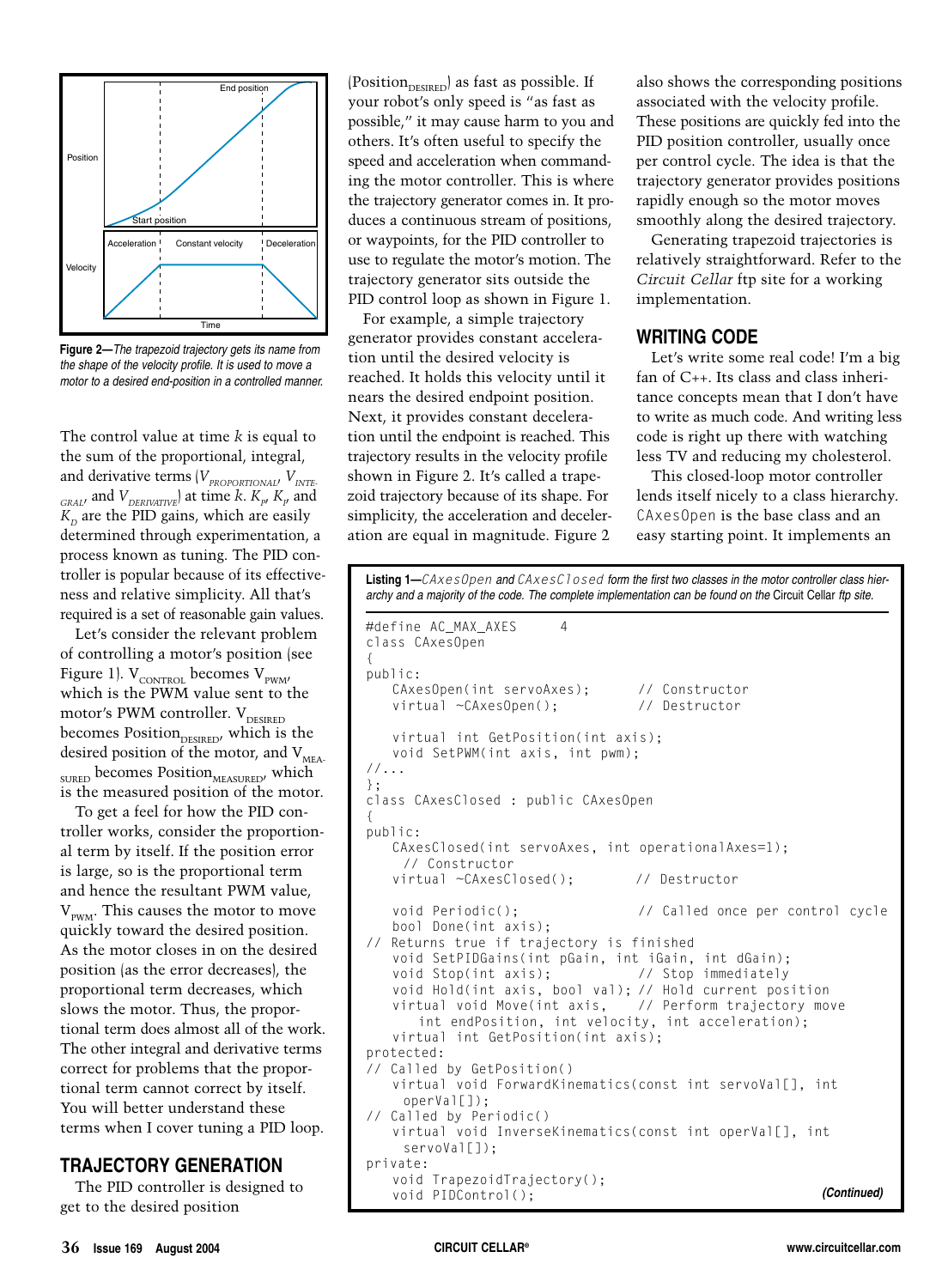#### Listing 1-Continued.

```
int m_servoAxes, m_operationalAxes; 
// Trajectory input parameters
   int m_trajectoryEndPosition[AC_MAX_AXES];
   int m_trajectoryVelocity[AC_MAX_AXES];
   int m_trajectoryAcceleration[AC_MAX_AXES];
   unsigned int m trajectory; // True if trajectory is active
// Trajectory generator output
   int m_generatedTrajectoryVelocity[AC_MAX_AXES];
   int m_generatedTrajectoryPosition[AC_MAX_AXES];
// PID controller variables
   int m_pGain, m_iGain, m_dGain; 
   int m_desiredPosition[AC_MAX_AXES];
   int m_errorIntegral[AC_MAX_AXES]; 
   int m_errorPrevious[AC_MAX_AXES];
   unsigned int m_hold; // For maintaining the current position
};
```
**Listing 2—**The code that implements the PID position controller (*PIDControl()*) is surprisingly simple. It is called from *Periodic()*, which is called once per control cycle.

```
void CAxesClosed::Periodic()
{
   TrapezoidTrajectory();
   InverseKinematics(m_generatedTrajectoryPosition, 
    m_desiredPosition);
   PIDControl();
}
void CAxesClosed::PIDControl()
{
   int error, pwm;
   for (int axis=0; axis<m_servoAxes; axis++)
   {
       if (m_trajectory || m_hold)
       {
          error = m\_desiredPosition[axis] -
          CAxesOpen::GetPosition(axis);
          pwm = m_pGain*error + 
                m_iGain*m_errorIntegral[axis] +
                m_dGain * (error - m_errorPrevious[axis]);
          m_errorIntegral[axis] += error; 
          m_errorPrevious[axis] = error; 
      }
      else
          pwm = 0;
      SetPWM(axis, pwm);
   }
}
```
**Listing 3—**A simple program for tuning the PID control loop entails holding the current position. Typically, *Periodic()* is called from a timer-generated interrupt service routine, which effectively makes the control loop a background process. But to simplify implementation and testing, I used a while () loop to call *Periodic()* here.

```
#define TIMER_PERIOD 5000 // Microseconds
main()
{
   CAxesClosed cAxis(1); // One axis
   cAxis.SetGains(100, 0, 0);
   cAxis.Hold(0, true); // Hold current position
   while(1)
   {
      ResetTimer();
      cAxis.Periodic();
      while(GetTimer()<TIMER_PERIOD);
   } 
}
```
open-loop motor controller, which allows you to set the PWM value and get the position of each motor axis within a set of axes. As Listing 1 shows, CAxesOpen is extremely simple with its two public functions. Note that SetPWM() accepts a signed PWM value. It is intended that the sign of this value determine the direction of the motor.

CAxesOpen is an easy first step, but it isn't very useful by itself. You need to implement another class that closes the loop. The closed-loop controller class is called (not surprisingly) CAxesClosed, and inherits from CAxesOpen. As shown in Listing 1, CAxesClosed is a little more complex. The complete source code is posted on the *Circuit Cellar* ftp site.

CAxesClosed is bigger, but it's doing almost all of the work in the closed-loop control system. It implements the PID control algorithm and the trapezoid trajectory generator, and ties it all together.

Using CAxesClosed entails periodically calling Periodic() for each control cycle from an external source. Looking at the contents of Periodic() in Listing 2, it makes a call to the trajectory generator (TrapezoidTrajectory()) and the PID controller (PIDControl()). It also makes a call to InverseKinematics(), which contains the kinematics of your robot base, if applicable. CAxesClosed's implementation of InverseKinematics() doesn't do anything useful, but a derived class can override this member function if it wishes, as you will see.

Call the Move() function when you want your motor to move. It takes the desired trajectory parameters as inputs and initiates a trajectory, which will hopefully result in the desired motion. But, before you can move any motors, you need to tune the PID control loop.

#### **TUNING**

You can use CAxesClosed to help tune the PID control loop. Listing 3 provides a simple program that you can use for tuning purposes. You instantiate CAxesClosed with one axis for tuning. The actual control loop is the while loop that calls Periodic(). The ResetTimer() and GetTimer() functions reset and read the timer value, respectively. The implementations of these functions are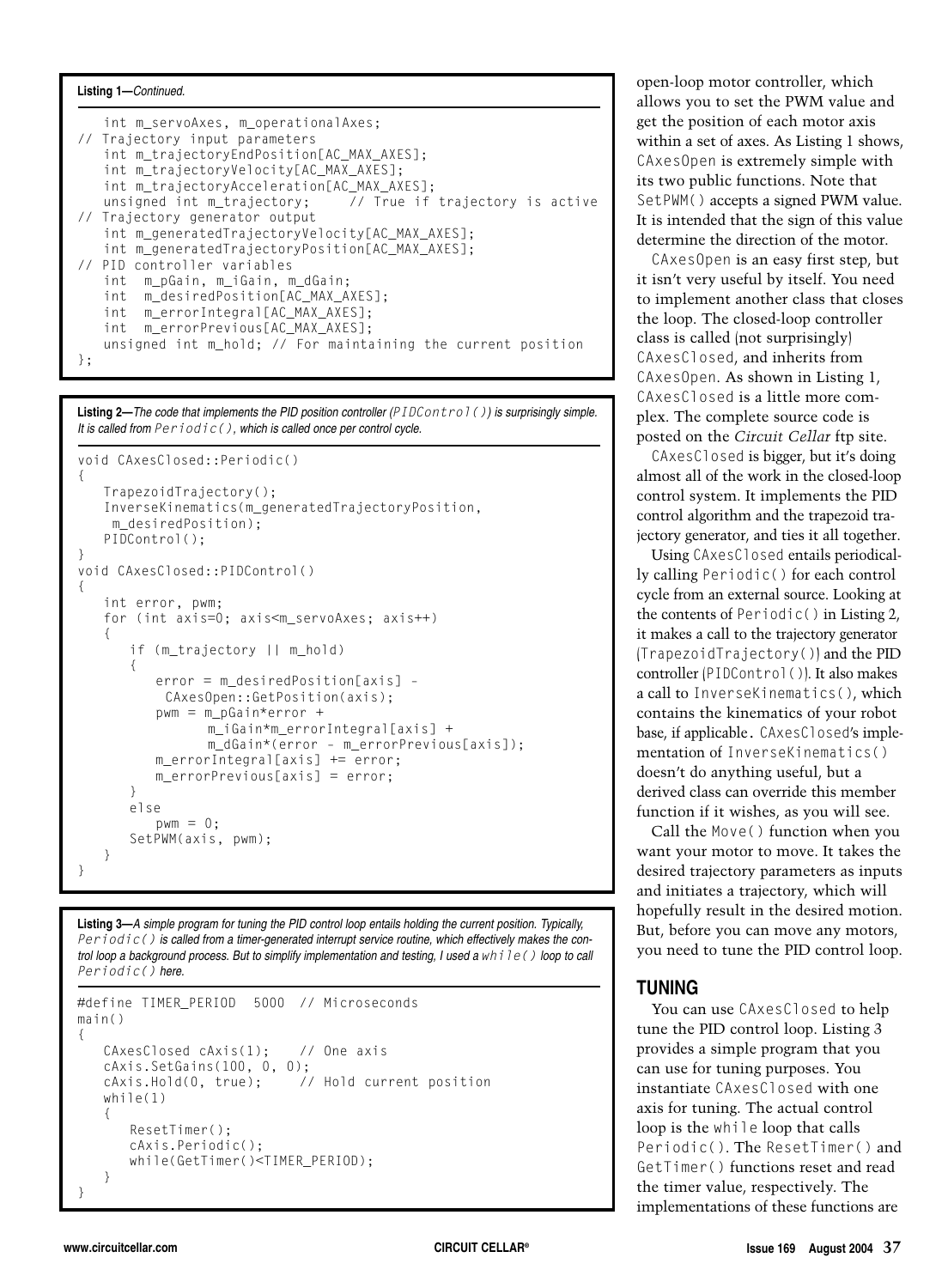platform-specific and keep the calls to Periodic() evenly spaced in time.

The control frequency is the number of control cycles executed per second. In general, the higher the control frequency, the better the control. Your processor's available bandwidth typically determines the control frequency, however. Choose a frequency that spares enough bandwidth for the other computing tasks you've slated for your processor. Note that calling Periodic() from within a while loop will consume all of your processor's bandwidth (see Listing 4). Periodic() is intended to be called from within an interrupt-driven timer routine to prevent this from happening. Calling Periodic() from within a while loop is much easier to implement and debug, so you can defer the added complexity for now.

The call to Hold() before the while loop enables the PID loop but not the trajectory generator. In other words, it causes the motor to hold its position. If you try to move the motor, it will resist. And if you manage to turn the motor and then let go, the motor zips back to its original position and resumes holding its position. At least that's what is supposed to happen. It only happens when the PID loop is reasonably well tuned.

There is plenty of literature available regarding how to tune a PID control loop. I tuned mine by hand, which means I determined a set of PID gains through experimentation.

Before you begin tuning by hand, it is useful to attach a wheel to the motor shaft, preferably the wheel you will be using on your robot. This makes it easier to turn the shaft and witness the control loop's response. When I said "by hand," I meant it literally! Also, make sure the position feedback and PWM control have the same *sign*. When providing the motor with a positive PWM value, the position feedback value should increase as the motor moves under its own power. Similarly, when providing negative PWM, the position feedback should decrease.

As mentioned earlier, the proportional gain does most of the work. Tuning should begin by adjusting this value. Start with a small value like, say, 10 (e.g., cAxis.SetGains(10, 0, 0)).

**Listing 4—***CDiffBase* derives from *CAxesClosed* and allows operational space control of a differential base by substituting its own kinematics routines.

```
#define DIFF_AXES 2
#define TRANSLATE_AXIS 0
#define ROTATE_AXIS 1
CDiffBase : public CAxesClosed
{
public:
  CDiffBase(int rotationScale, int translationScale, int controlFreq);
  virtual ~CDiffBase();
  virtual void Move(int axis, 
     int endPosition, int velocity, int acceleration);
  virtual int GetPosition(int axis); 
private:
  virtual void ForwardKinematics(const int servoVal[], int 
   operVal[]);
  virtual void InverseKinematics(const int operVal[], int 
   servoVal[]);
  int m_convNumerator[DIFF_AXES];
  int m_convDemonimator[DIFF_AXES];
};
CDiffBase::CDiffBase(int translationScale, int rotationScale, int 
 controlFreq)
  : CAxesClosed(DIFF_AXES, DIFF_AXES)
{
// Initialize scaling constants
  m_convDenominator[TRANSLATE_AXIS] = translationScale;
   // (ticks/meter)
  m_convNumerator[TRANSLATE_AXIS] = 1000; // (millimeter/meter)
  m_convDenominator[ROTATE_AXIS] = rotationScale; 
   // (ticks/revolution) 
  m convNumerator[ROTATE_AXIS] = 6283; // 2 × pi × 1000
   // (milliradians/revolution)
  m_controlFreq = controlFreq;
  SetGains(500, 0, 500);
}
void CDiffBase::ForwardKinematics(const int servoVal[], long 
operVal[])
\{ // ">> 1" is equivalent to dividing by 2
  operVal[0] = (servoVal[0] + servoVal[1]) >> 1; // Translation
  operVal[1] = (servoVal[1] - servoVal[0])>>1; // Rotation;
}
void CDiffBase::InverseKinematics(const int operVal[], int 
 servoVal[])
{ 
  servoVal[0] = operVal[0] + operVal[1]; // Left wheel
  servoVal[1] = operVal[0] - operVal[1]; // Right wheel
}
void CDiffBase::Move(int axis, 
  int endPosition, int velocity, int acceleration);
{
// Convert endPosition, velocity, and acceleration to "ticks"
  endPosition = endPosition*m_convDenominator[axis] 
   /m_convNumerator[axis]; 
  velocity = velocity*m_convDenominator[axis]*m_control
      Freq/m_convNumerator[axis];
  acceleration = acceleration * m_{conv}Denovm_controlFreq*m_controlFreq/m_convNumerator[axis];
// Execute move command 
   CAxesClosed::Move(axis, endPosition, velocity, acceleration);
}
```
After recompiling and running, grab the wheel, turn it a good half turn, and then release it. (Do this with the wheel off the ground!) This is called

perturbing the control system, which is a simple way of determining the response of the PID control loop.

After releasing the motor, it should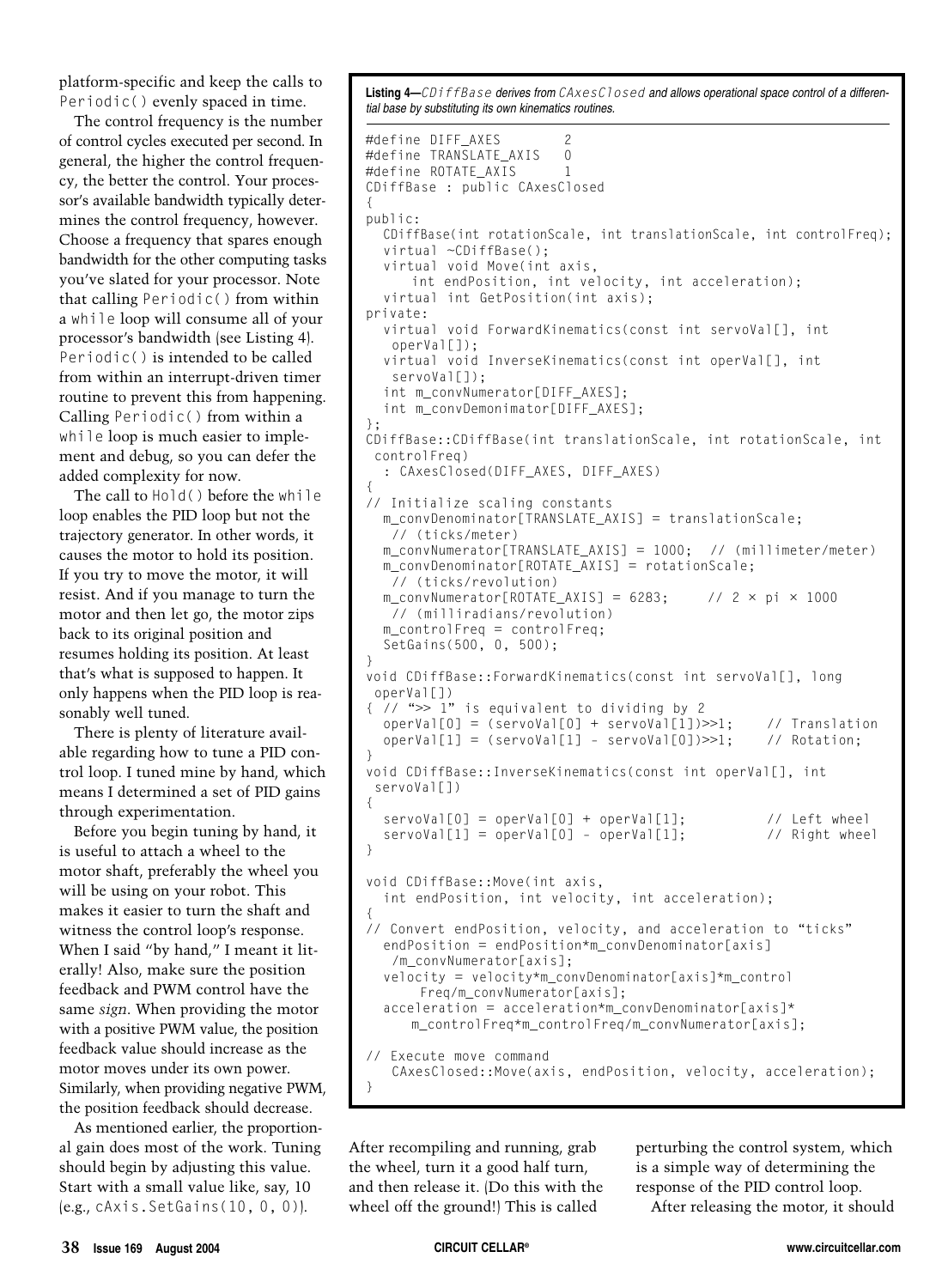at least attempt to return to its original position. Increasing the proportional gain causes the motor to return to its original position more quickly after being perturbed. Increasing the gain further will eventually result in the motor overshooting the original position and then oscillating back and forth. Continue to increase the proportional gain until the motor starts to oscillate in this manner after being perturbed.

Oscillation is more pronounced in motors with low friction or drag. Motors with large gear reduction tend to have more friction and oscillate less. The Lego motors have little friction, which makes them efficient but more challenging to control. To reduce the oscillation, you need to increase the derivative gain. The derivative gain adds velocity damping: the derivative of the error is equal in magnitude but opposite in sign to the motor velocity. Thus, the derivative term wants to slow down the motor in direct proportion to the motor velocity.

What else slows things down in proportion to velocity? Friction. Increasing the derivative gain is like adding friction to your motor, which may sound like something you should avoid. However, increasing the derivative gain does not adversely affect the efficiency of your motor as friction does. Go ahead and continue to increase the derivative gain until the oscillation is under control. If increasing the derivative gain does not remove the oscillation, the proportional gain may be too high. Try reducing the proportional gain, setting the derivative gain to zero, and starting over. We are shooting for a motor that returns to its original position as quickly as possible and then stops (not oscillates) after being perturbed. It's acceptable for the motor to overshoot the original position slightly before coming to rest.

After the oscillation is under control, you can choose to be satisfied and stop here, or you may want to see how far you can push things. If so, try increasing the proportional gain again, which will bring the oscillations back. Again, you can quell the oscillations by increasing the derivative gain. You can proceed in this manner until you reach a proportional gain that results

in oscillations that cannot be sufficiently reduced by increasing the derivative gain. At this point, you've pushed things too far. Reduce the proportional gain and find a suitable derivative gain that produces the desired response after perturbing the motor.

Sometimes, friction or another disturbance prevents the motor from reaching its desired position. That's where the integral term comes in. It ensures that the error will always reach zero in the steady state. For

example, if the motor comes to rest at a position that is relatively close to its desired position, the error is small. And, if the error is small, the proportional term may not provide enough PWM to move the motor the extra distance to reach its desired position. This is likely to happen if your motor has static friction, or if your robot's wheels have external forces acting on them, such as those from an incline or hill.

Because the integral term is integrating the error over time, a nonzero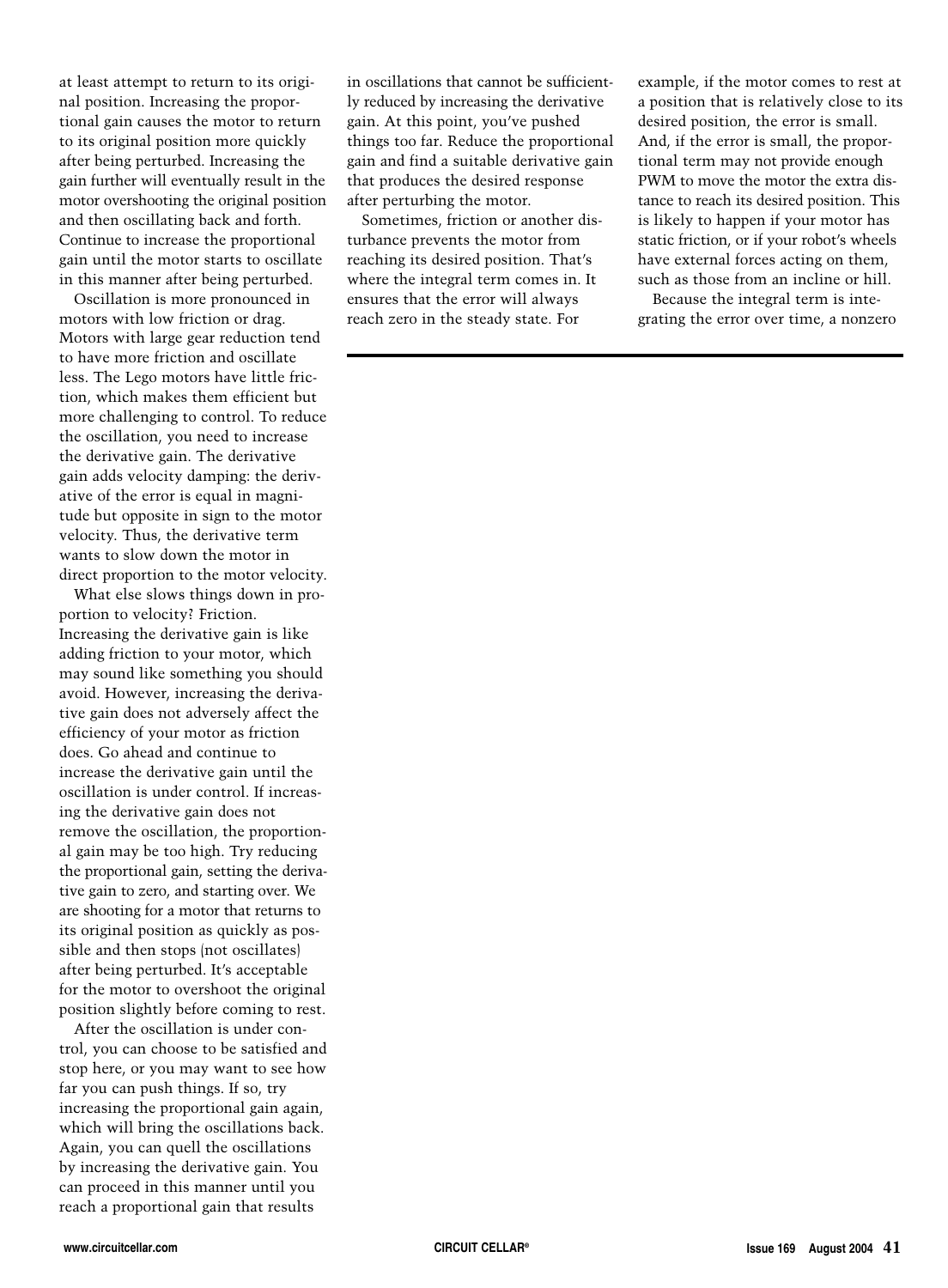

**Photo 2—**The differential robot base is popular because of its simplicity. Only two motors are required. It's usually more intuitive to specify motion in terms of translation and rotation instead of left and right wheel motion.

error causes the integral term to grow gradually over time. Eventually, the integral term will become large enough to overcome the external force (e.g., friction or an incline). The larger the integral gain, the faster it overcomes the external force. But bear in mind that a sufficiently large integral gain can introduce oscillations to your system. Because the Lego motors have little static friction, I choose to set the integral gain to zero. However, most control systems can benefit from a small amount of integral gain. It depends on how much steady-state error your motor typically experiences and how much you are willing to tolerate in your system.

As I mentioned before, a higher control frequency results in better control. A higher control frequency allows you to increase the PID gains (particu-

larly the proportional gain) for a better, faster responding system. A control frequency of a few hundred hertz is usually sufficient, however. When changing the control frequency, be sure to retune PID gains to achieve the best response.

#### **TESTING A SINGLE AXIS**

After tuning your PID control loop, you can fire up the trajectory generator and move your motor. This entails calling Move() with your desired trajectory parameters. Move() starts the trajectory generator TrapezoidTrajectory(). If everything is working, the motor smoothly accelerates to the desired velocity, holds the desired velocity, and then decelerates and stops exactly at the desired position. Nice! You can play with the trajectory parameters until the motor moves to your satisfaction. Note that it is possible to specify velocity and acceleration values that are beyond your motor's capabilities. The source code for performing the test is posted on the *Circuit Cellar* ftp site.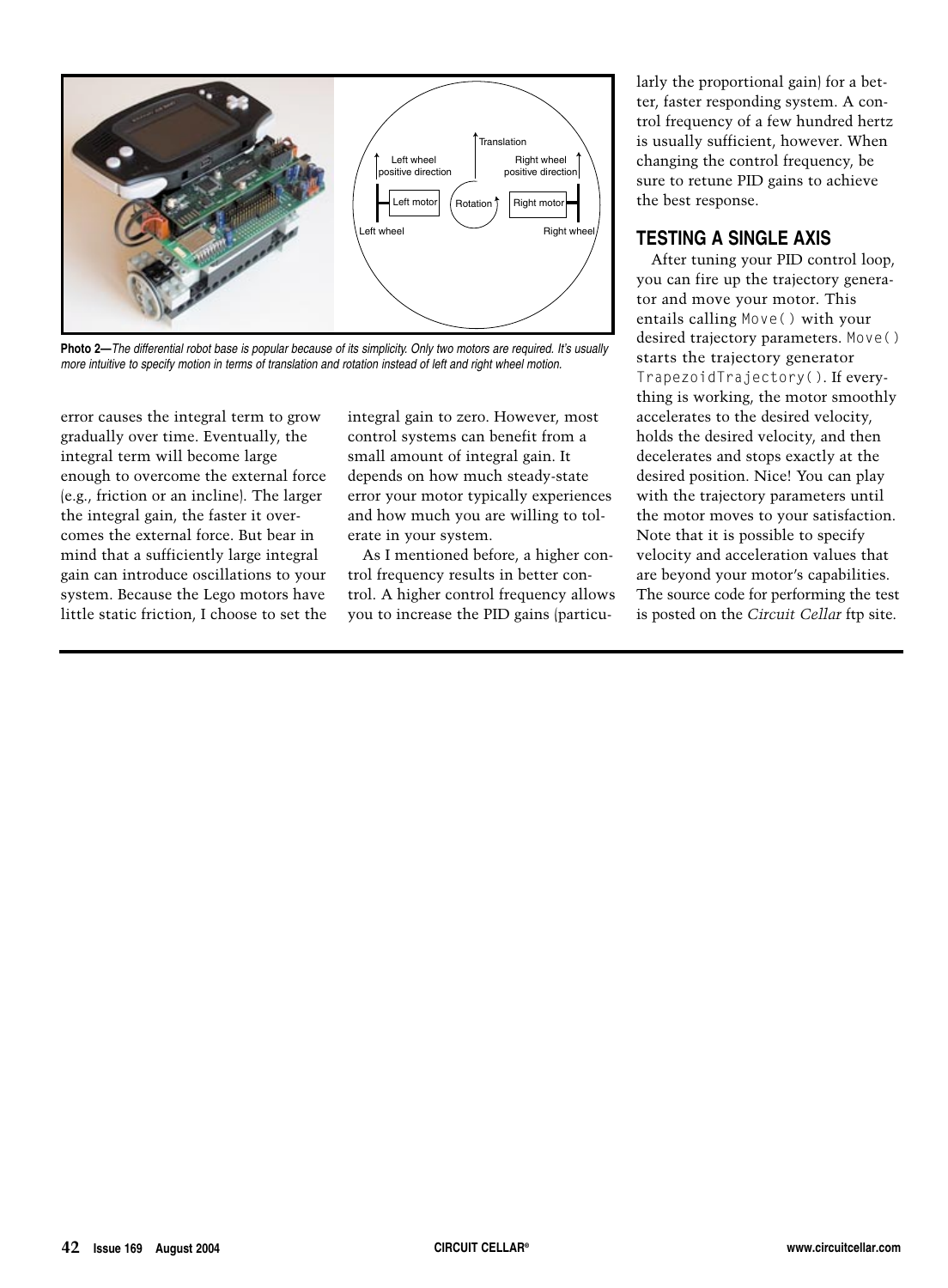You may have noticed that I have completely ignored units so far, which makes specifying reasonable trajectory values difficult. (What does a velocity of 1,000 actually mean?) I will remedy this in the next few sections. The lack of recognizable units in the lower levels of the control system saves a significant amount of computing bandwidth.

I've described how to implement a complete closed-loop PID position controller with trajectory generator for a set of motor axes. This alone gives you precise control of your robot's motors. I could stop here, but this is where things start getting interesting! The next sections will integrate the kinematics of the robot base into the control system. Kinematics makes the robot base easier and more intuitive to control.

#### **DIFFERENTIAL ROBOT BASE**

The differential base is the classic robot base and probably the most popular. It consists of two motors and drive wheels, as shown in Photo 2. Often, the base is circular and the wheels are mounted colinearly with the center of the base. This allows the robot to rotate around the center of the base, which simplifies path planning.

The differential base has two motors and two degrees of freedom. When thinking about its motion, you usually think of it moving forward, turning, moving backward, etc. In other words, you imagine the robot translating, rotating, or both. In general, describing the robot's motion in terms of translation and rotation is more intuitive than describing the motion of each wheel (e.g., right wheel clockwise, left wheel counterclockwise, etc.)

I call the degrees of freedom (or axes) with which I prefer to describe motion (translation and rotation) my operational space. The motors themselves (left and right wheels) make up the servo space, or alternatively the joint space when it applies to robot manipulators.[1]

The mathematical expressions I use when mapping from servo space to operational space are called the forward kinematics. The forward kinematics for the differential base are:

$$
translation = \frac{r (right\_wheel + left\_wheel)}{2}
$$
  
rotation = 
$$
\frac{r (right\_wheel - left\_wheel)}{b}
$$

where *r* is the wheel radius of both wheels, and *b* is the distance between them. Note that the *right\_wheel*, *left\_wheel*, and *rotation* variables are expressed in radians. The inverse of these expressions, which map operational space to servo space, is called the inverse kinematics:

left<sub>2</sub> wheel = 
$$
\frac{\left(\frac{\text{translation}}{2} - \frac{b \times \text{ rotation}}{2}\right)}{r}
$$
  
right<sub>2</sub> wheel = 
$$
\frac{\left(\frac{b \times \text{rotation}}{2} + \text{translation}\right)}{r}
$$

Note that most robotics professionals and scholars are accustomed to seeing the kinematics expressions in matrix form instead of the expanded form shown here.

Now you're ready to implement a differential base controller class called CDiffBase (see Listing 4). Most importantly, note that CDiffBase is derived from CAxesClosed and overrides InverseKinematics() and ForwardKinematics() with its own versions. These versions contain the simplified differential base kinematics, which allow CAxesClosed to convert operational space axis positions into servo space axis positions and vice versa. As a result, CDiffBase now accepts motion commands (e.g., Move()) in terms of translation (axis index 0) and rotation (axis index 1), which make up its operational space.

Let's examine what is going on. Assume a working implementation of your base class CAxesOpen such that the left wheel is axis index 0 and the right wheel is axis index 1. Next in the hierarchy, CAxesClosed calls InverseKinematics() from within Periodic() (see Listing 2). InverseKinematics() takes operational space positions from the trajectory generator as inputs and outputs the corresponding servo space positions. The PID controller uses these positions to control the position of each motor. Note that almost all of the work is done within CAxesClosed. CDiffBase is simple by comparison.

#### **WHERE ARE THE UNITS?**

When commanding your robot base, specifying position, velocity, and acceleration with recognizable units is important. But what units should you choose? In the interest of saving computation, it's a good idea to express these units as integers instead of floating point values. Thus, the units need to provide reasonable resolution when expressed as integers. Considering this, I've chosen millimeters for translation units and milliradians for rotation units.

To perform unit conversion, CDiffBase overrides Move() and performs conversion before passing the arguments down to CAxesClosed (see Listing 4). Performing unit conversion in this manner is efficient because it occurs once per Move() command instead of once per control cycle.

Unit conversion for the differential base relies on two scaling constants (translationScale and rotationScale), which are passed into the CDiffBase constructor (see Listing 4). These scaling constants are specified in units that can be easily determined through calibration. For example, translationScale is specified in ticks per meter. Here, "ticks" are the units that are passed into CAxesClosed::Move() after unit conversion. What are ticks exactly? For the translation axis, they are units of distance; for the rotation axis, they are units of angular displacement. Calibrating your robot base will reveal the sizes of these units.

#### **CALIBRATION**

Calibration accurately determines the values of translationScale and rotationScale. Determining these constants through calibration is usually the method that yields the most accurate robot base.

There are lots of ways to calibrate your base, but the freewheeling method is probably the easiest. Run a program that continuously prints the positions of the operational space axes (translation and rotation) by calling CAxesClosed::GetPosition(). While running this program, record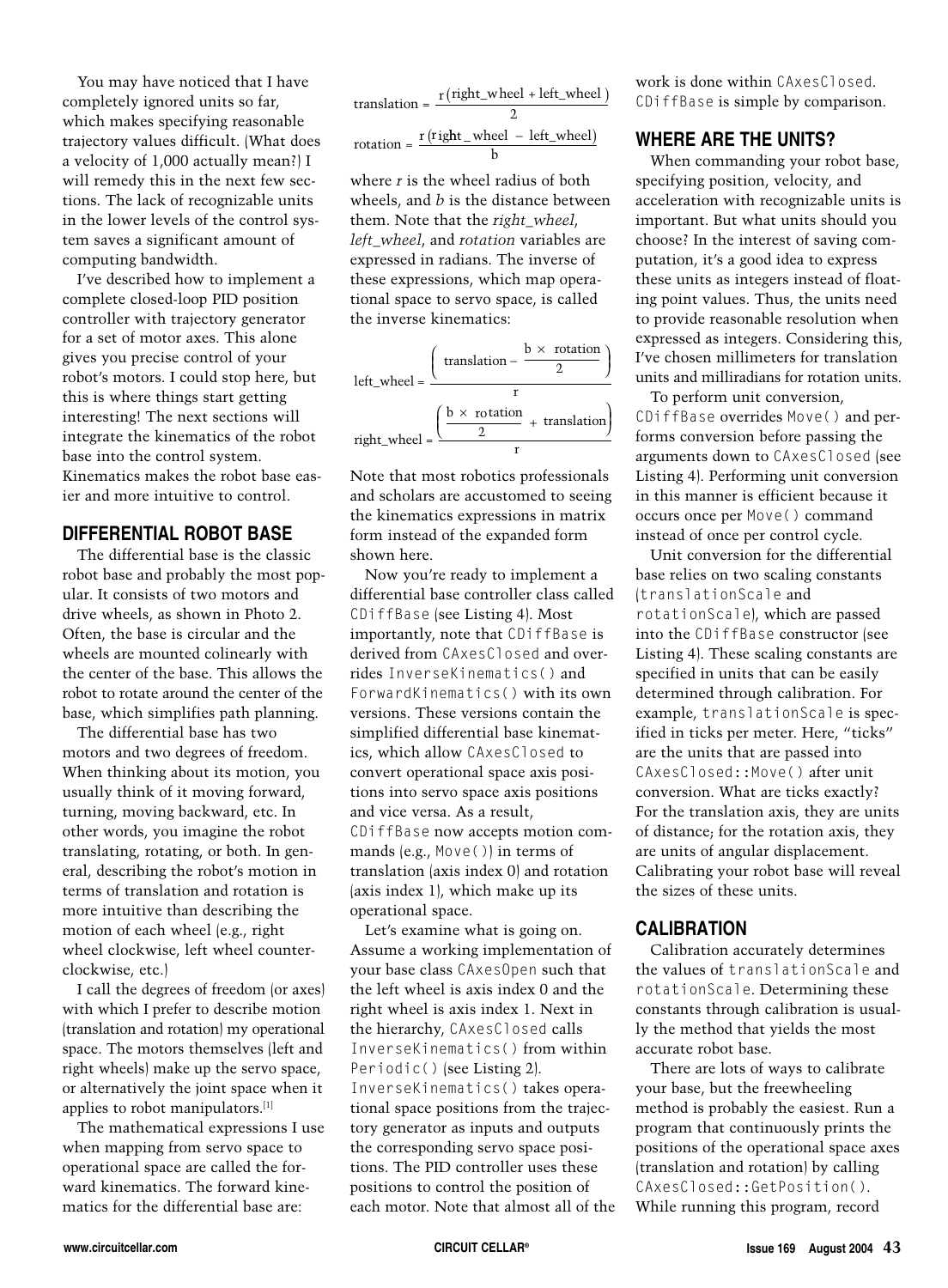the translation value that is being printed. Roll the robot in a straight line for 1 m, and record the translation value again. Subtracting the two values will yield the number of ticks per meter of translation, which is translationScale. Use the same method to determine rotationScale, except rotate the robot one revolution (360°) to determine the number of rotation ticks per revolution, which is rotationScale. You may download an implementation of the calibration program from the *Circuit Cellar* ftp site.

You may be wondering why ForwardKinematics() and InverseKinematics() in Listing 4 ignore *r* and *b*. Note that *r* and *b* only serve as scaling constants for translation and rotation, you can move them out of your kinematics calculations and into the scaling constants (translationScale and rotationScale). Because you determine your scaling constants through calibration, the values of *r* and *b* do not need to be explicitly known. That makes life easier!

#### **AFFORDABLE HUMR**

In the previous section, I covered implementing an operational space differential robot controller. Although a differential base is simple, it only has two degrees-of-freedom. This limitation, for example, makes it impossible to translate in a particular direction unless the wheels are oriented in that direction. In other words, a differential robot needs to turn or rotate before it can head in a particular direction.

A robot that is confined to a plane (e.g., the floor) has three degrees of freedom at most. These are commonly represented as two translation degrees of freedom (x and y) and rotation, as shown in Figure 3. In the field of mobile robotics, a robot with three degrees of freedom in a plane is considered holonomic. The differential base, for example, is lacking a degree of freedom and is considered nonholonomic.

Why is a holonomic robot useful? Holonomic robots can accelerate in any direction at any time, which makes them highly maneuverable and surprisingly easy to control. Consider



**Figure 3—**Only three omniwheels are required for holonomic motion, but four omniwheels (shown here) provide more power and accuracy. When equipped with 9-V Lego motors and 4-cm (diameter) omniwheels, the HUMR has a top speed of 50 cm/s and a top acceleration of 200  $cm/s^2$ .

a simple example of moving to a specific goal location. A differential robot must first turn toward the goal before it moves toward it. A holonomic robot simply heads straight toward the goal (no turning required), which is simpler and typically faster.

There are many different holonomic robot designs, but probably the simplest consists of independently driven omnidirectional wheels (see Photo 1). Omnidirectional wheels, or "omniwheels," have passive rollers evenly distributed along the outside periphery of the wheel. The rollers provide the omniwheel with an extra degree of freedom that permits the wheel to move orthogonally (sideways) with respect to the regular wheel motion. I'll refer to this extra degree of freedom as the minor axis of the omniwheel. The major axis is the degree of freedom regularly associated with wheels. When a motor is attached to an omniwheel, the minor axis remains passive and the major axis becomes powered.

It is often the case that a robot will have as many motors as degrees of freedom. When the number of motor axes exceeds the number of degrees of freedom, the system is underconstrained. The Holonomic Underconstrained Mobile Robot (HUMR) has four omniwheels, which is one more than is necessary for holonomic motion (see Photo 1). The four-wheeled HUMR has the advantage of increased power and accuracy as well as simplified kinematics and Lego construction.

As with the differential robot base, the servo space of the HUMR provides an unintuitive operational space. But,

more importantly, because the base is underconstrained, it's possible for the wheels to fight each other in a sort of tug-of-war. The operational space controller prevents this while providing intuitive control.

#### **HUMR CLASS AND KINEMATICS**

Figure 3 shows the four wheels and motors of the HUMR base, which are numbered zero through three. The arrows indicate the positive motion direction of each motor. The inverse kinematics, which is fairly easy to derive using vector math, provide the motion constraints required for our underconstrained system. Deriving the forward kinematics may seem tricky because there are four wheels (knowns) and three operational axes (unknowns), but the HUMR's simple right-angle geometry makes it possible to derive these expressions by inspection. Forward kinematics are as fol $l$ ows:

$$
x = \frac{r(\text{wheel } 1 - \text{wheel } 3)}{2}
$$

$$
y = \frac{r(-\text{wheel } 0 + \text{wheel } 2)}{2}
$$

$$
\frac{-r(\text{wheel 0 + wheel 1 + wheel 2 + wheel 3})}{4b}
$$

Inverse kinematics are as follows:

wheel 0 = 
$$
\frac{-(y + b \times \text{rotation})}{r}
$$
wheel 1 = 
$$
\frac{(x - b \times \text{rotation})}{r}
$$
wheel 2 = 
$$
\frac{(y - b \times \text{rotation})}{r}
$$
wheel 3 = 
$$
\frac{-(x + b \times \text{rotation})}{r}
$$

where *r* is the wheel radius, and *b* is the distance from any wheel to the center of the robot.

The implementation of HUMR class CHumrBase is similar to CDiffBase. CHumrBase, like its sibling, only requires two scaling constants: one for the translation axes

(translationScale) and one for the rotation axis (rotationScale). As before, you can move the *r* and *b* terms out of the kinematics expres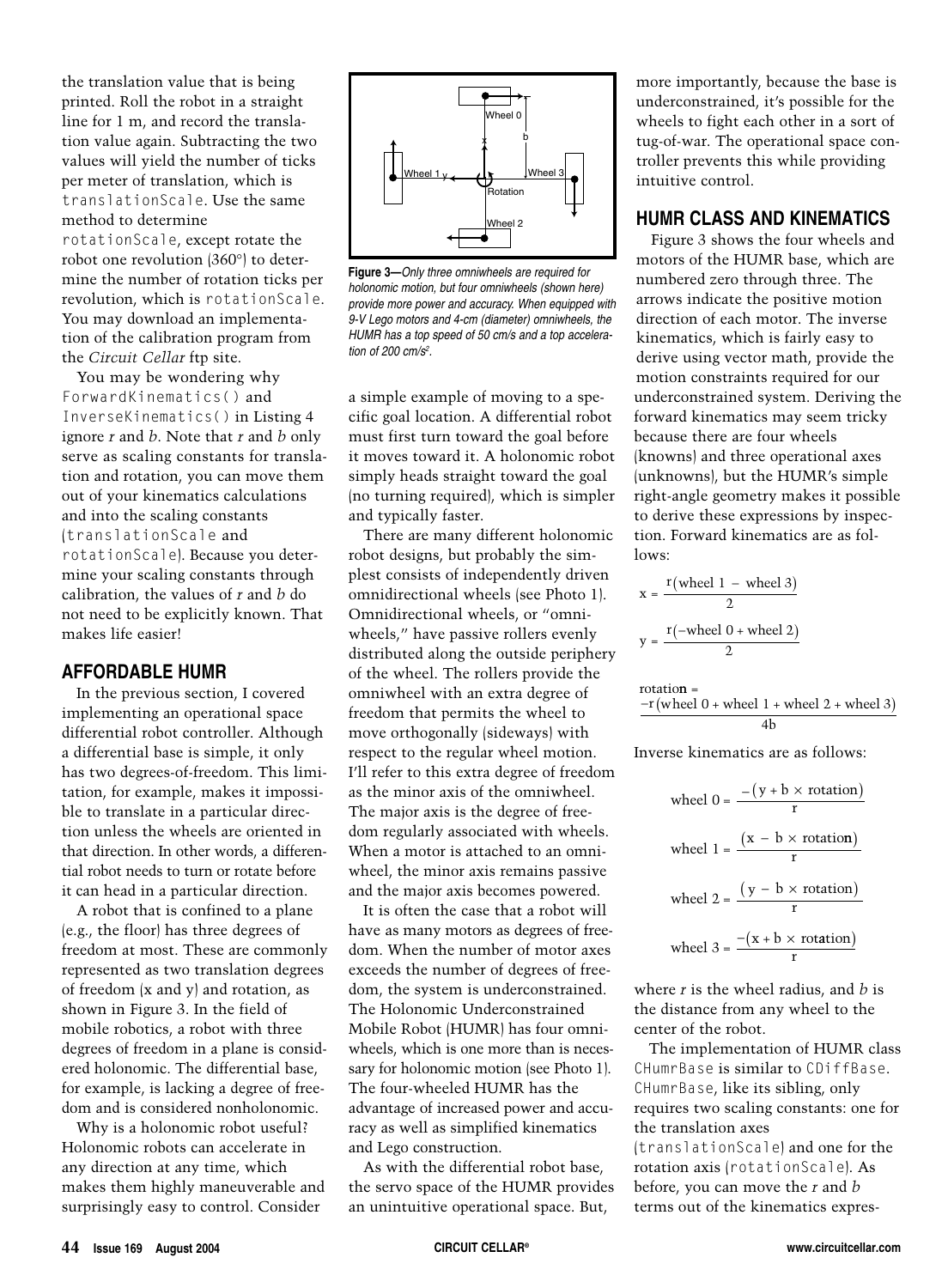sions and into the scaling constants to minimize the computation (see Listing 5). Furthermore, I recommend that the scaling constants be determined through the freewheeling calibration process.

#### **EXPENSIVE FRISBEE**

One of the more impressive results of holonomic motion is the ability to rotate while translating in a straight line. I call this Frisbee motion because it resembles the motion of, well, a Frisbee. However, if your robot simply translates along its x-axis while rotating, for example, it will go in a circle, not in a straight line. This is because the x- and y-axes are always pointing in the same direction with respect to the robot. When the robot rotates, so do the axes. In order to move in a straight line, you need to rotate the translation axes in the opposite direction with respect to the robot's rotation. Rotating the x- and y-axes entails a simple application of sine and cosine with respect to the robot's

```
Listing 5—The InverseKinematics() routine implements Frisbee mode by rotating the x- and y-
axes. By embedding different mathematical expressions in InverseKinematics(), all sorts of differ-
ent and interesting modes are possible.
void CHumrBase::ForwardKinematics(const int servoVal[], int 
 operVal[])
{
   operVal[X_AXIS] = ( servoval[1] - servoval[3])>>1;operVal[Y_AXIS] = (-servoidal[0] + servoval[2])>>1;operVal[ROTATE_AXIS] = 
     (-servoVal[0] - servoVal[1] - servoVal[2] - servoVal[3])>>2; 
}
void CHumrBase::InverseKinematics(const int operVal[], int 
 servoVal[])
{
   int cosRotation, sinRotation, rotation;
   int diffRotOperVal[2], diffOperVal[2];
   if (m_frisbee) 
   {
     rotation = GetPosition(ROTATE_AXIS); // Get rotation angle
     cosRotation = CosLut(rotation);
     sinRotation = SinLut(rotation);
// Calculate velocity (compute difference)
     diffOperVal[X_AXIS] = operVal[X_AXIS] - 
       m_prevOperVal[X_AXIS];
     diffOperVal[Y_AXIS] = operVal[Y_AXIS] - 
       m_prevOperVal[Y_AXIS];
// Rotate x and y axes and scale down by shifting right by 10
     diffRotOperVal[X_AXIS] = (diffOperVal[X_AXIS]*cosRotation +
         diffOperVal[Y_AXIS]*sinRotation)>>10;
     diffRotOperVal[Y_AXIS] = (-diffOperVal[X_AXIS]*sinRotation +
         diffOperVal[Y_AXIS]*cosRotation)>>10; 
// Add to new position
     m_newOperVal[X_AXIS] += diffRotOperVal[X_AXIS];
     m_newOperVal[Y_AXIS] += diffRotOperVal[Y_AXIS];
// Save for next iterration
     m_prevOperVal[X_AXIS] = operVal[X_AXIS];
     m_prevOperVal[Y_AXIS] = operVal[Y_AXIS];
   }
   else
   {
     m_newOperVal[X_AXIS] = operVal[0]:
     m_newOperVal[X_AXIS] = operVal[1];
   }
   servoVal[0] = -m_newOperVal[Y_AXIS] - operVal[ROTATE_AXIS]; 
    // Wheel 0
   servoVal[1] = m_newOperVal[X_AXIS] - operVal[ROTATE_AXIS]; 
    // Wheel 1
   servoVal[2] = m_newOperVal[Y_AXIS] - operVal[ROTATE_AXIS]; 
    // Wheel 2
   servoVal[3] = -m_newOperVal[X_AXIS] - operVal[ROTATE_AXIS]; 
     // Wheel 3
}
```